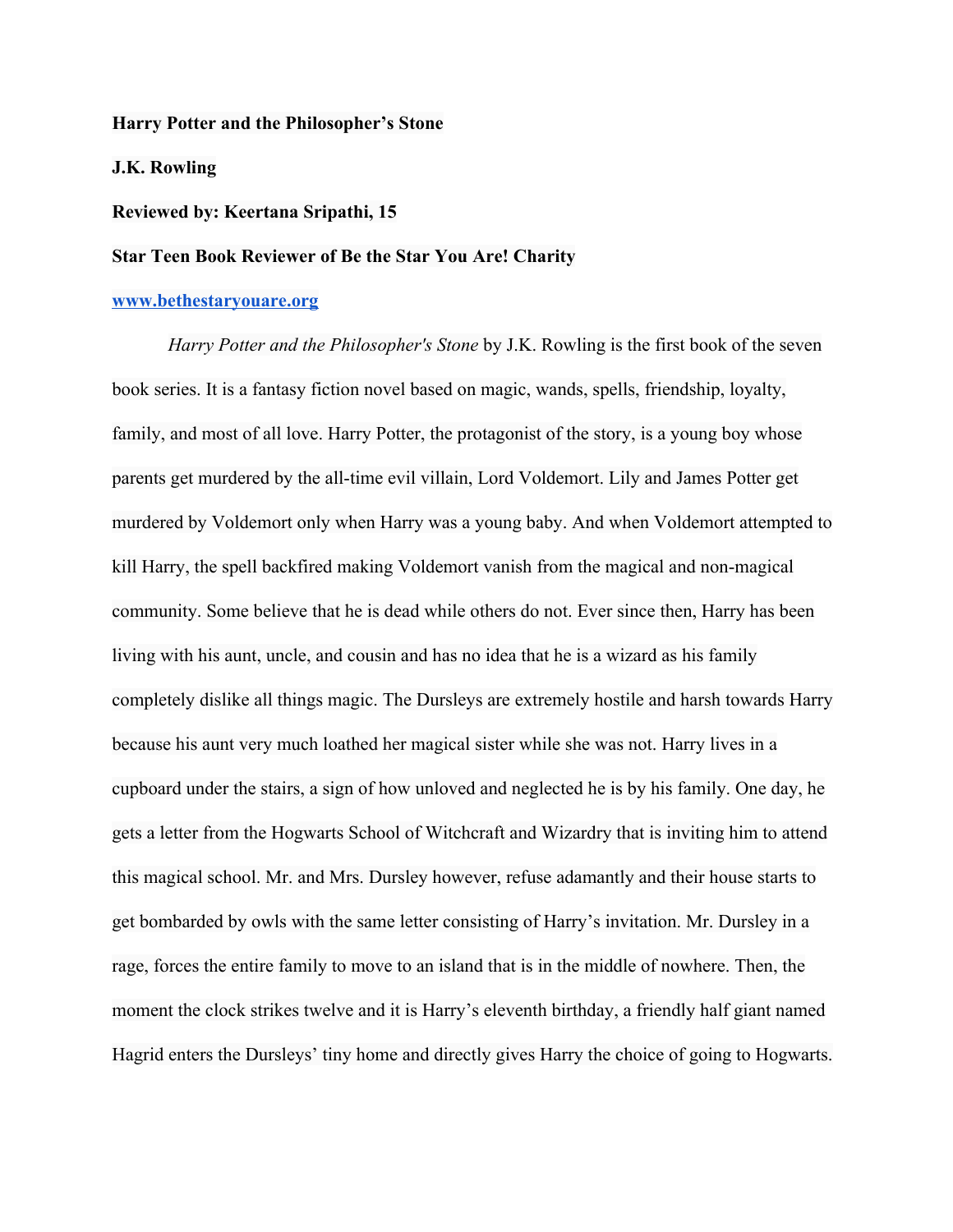Harry accepts and leaves with Hagrid to find himself in a new home where he is loved and no longer neglected. Harry makes two friends, who turn out to be his best friends. They are Ronald Weasley, or Ron, and Hermione Granger. Hermione is an above average student who excels in every subject, that too with much passion and exuberance. Ron, on the other side, is a slouch when it comes to school but is Harry's very loyal best friend. Ronald comes from a big family of nine who financially struggle but nonetheless show love and affection towards Harry, accepting him as their own. Together, the three discover that Voldemort is back and is plotting to steal the Philosopher's Stone because it gives immortality to the beholder of the stone. They go through a series of challenges and in the end Harry stops Voldemort from seizing the Philosopher's Stone. Voldemort, as a result of this, vanishes once again to find some other way to gain back his powerful but evil position in the world.

I am going to start off by saying that I became a true bookworm after reading the Harry Potter series. They are one of my most favorite books and will always continue being so. What I love about Harry Potter and the Philosopher's Stone is reading about the magical, astonishing, extraordinary, and incredible world that J.K. Rowling has created. The protagonists are very endearing and the reader will soon find out that they are attached to the characters after reading the series for hours and hours. Harry Potter and the Philosopher's Stone is most appropriate for ages 11-14.

This book should definitely be bought as a gift, along with the rest of the six books of the novel series. This series must be read because children and adults will find that they love to read after reading the Harry Potter series! After this book, there are six more books remaining in the series to read. They are Harry Potter and the Chamber of Secrets, Harry Potter and the Prisoner